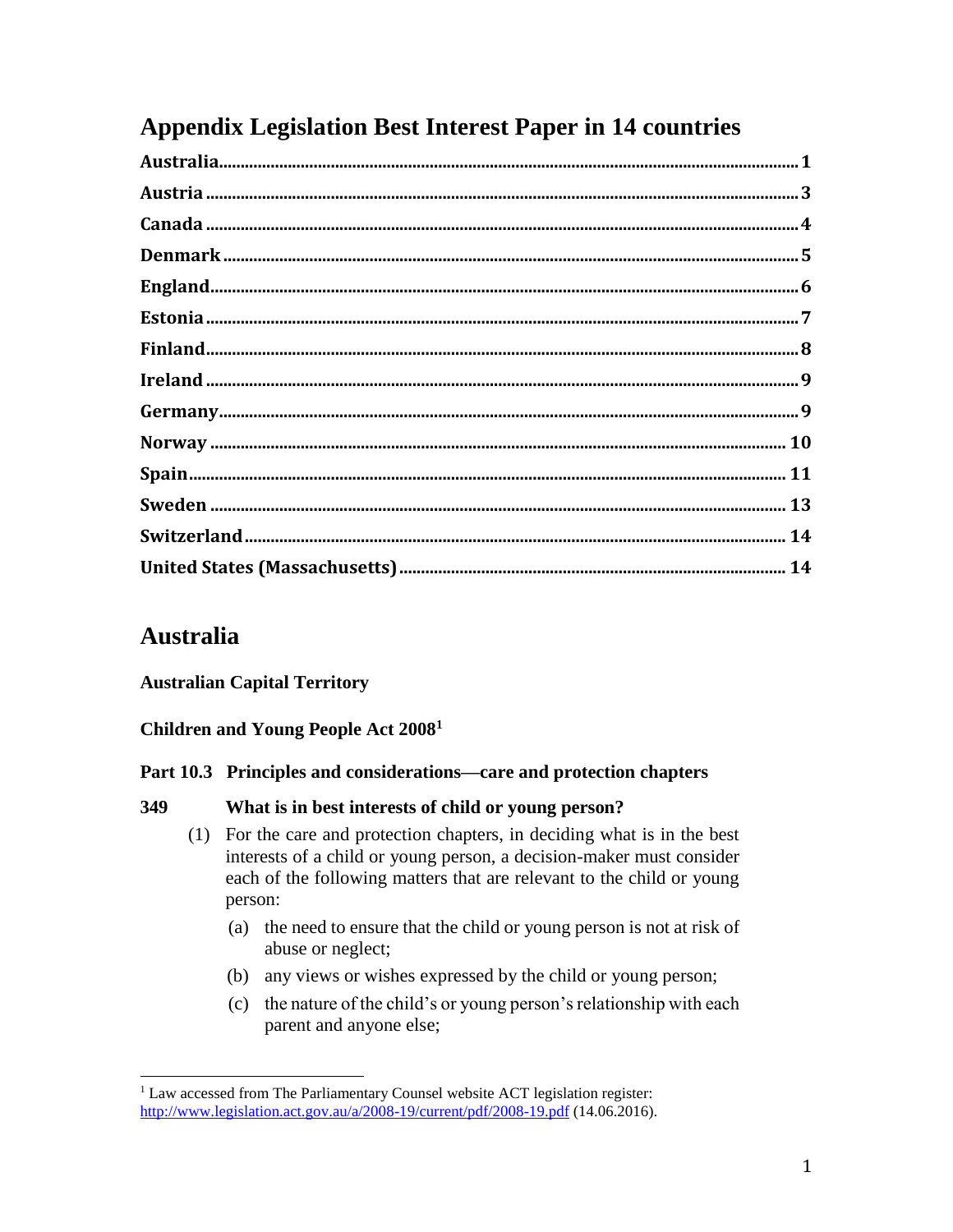- (d) the likely effect on the child or young person of changes to the child's or young person's circumstances, including separation from a parent or anyone else with whom the child has been living;
- (e) the practicalities of the child or young person maintaining contact with each parent and anyone else with whom the child or young person has been living or with whom the child or young person has been having substantial contact;
- (f) the capacity of the child's or young person's parents, or anyone else, to provide for the child's or young person's needs including emotional and intellectual needs;
- (g) for an Aboriginal or Torres Strait Islander child or young person—that it is a high priority to protect and promote the child's or young person's cultural and spiritual identity and development by, wherever possible, maintaining and building the child's or young person's connections to family, community and culture;
- (h) that it is important for the child or young person to have settled, stable and permanent living arrangements;
- (i) for decisions about placement of a child or young person—the need to ensure that the earliest possible decisions are made about a safe, supportive and stable placement;
- (j) the attitude to the child or young person, and to parental responsibilities, demonstrated by each of the child's or young person's parents or anyone else;
- (k) any abuse or neglect of the child or young person, or a family member of the child or young person;
- (l) any court order that applies to the child or young person, or a family member of the child or young person.
- (2) For the care and protection chapters, in deciding what is in the best interests of a child or young person, a decision-maker may also consider any other fact or circumstance the decision-maker considers relevant.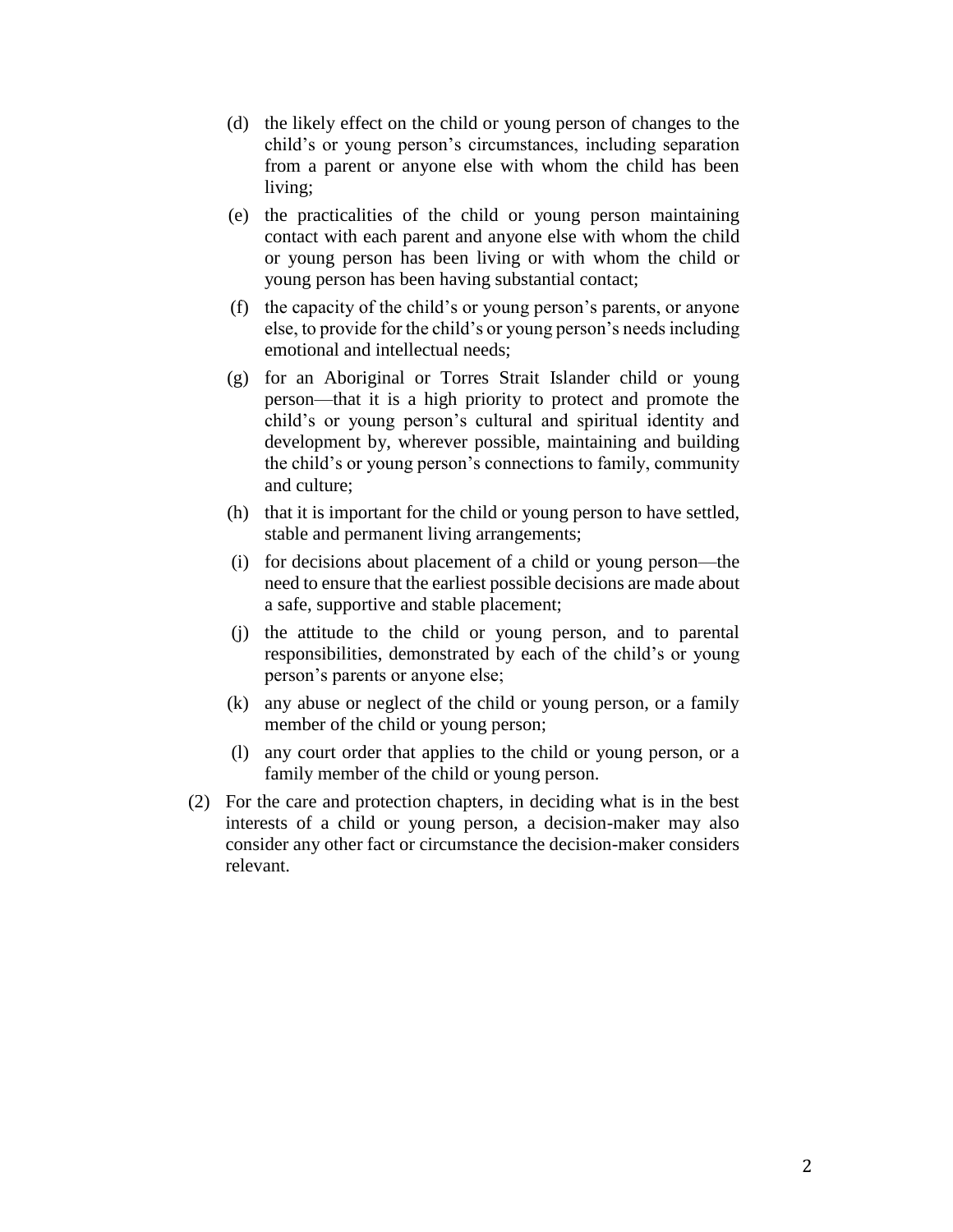# **Austria**

 $\overline{\phantom{a}}$ 

### **Austrian Civil Code** (ABGB)<sup>2</sup>

#### **Child's wellbeing**

**Section 138.** The wellbeing of the child should serve as the guiding principle and be guaranteed insofar as possible in all matters concerning the minor child, particularly parental custody and personal contact. Important criteria in the assessment of a child's wellbeing include in particular

1. suitable provisions, in particular of food, medical care, sanitation, living space and a thorough education for the child;

2. care, security and the protection of the child's physical and mental integrity;

3. the parents' appreciation and acceptance of the child;

4. the encouragement of the child's talents, skills, interests and opportunities to grow;

5. the consideration of the child's opinion in accordance with his/her understanding and ability to form an opinion;

6. the prevention of an adverse effect on the child due to the taking of action against his or her will;

7. removal of the risk that the child may suffer violence or assault or see such happen to important caregivers;

8. removal of the risk that the child may be illegally removed or retained or otherwise come to any harm;

9. reliable contact between the child and both parents and important caregivers and secure relationships between the child and these people;

10. the prevention of conflicts of loyalties and guilty feelings on the part of the child;

- 11. the protection of the child's rights, needs and interests and
- 12. the living conditions of the child, his or her parents and environment.

 $2$  Law accessed from the website of the Austrian Federal Chancellery:

[https://www.ris.bka.gv.at/Dokument.wxe?Abfrage=Bundesnormen&Dokumentnummer=NOR40146725.](https://www.ris.bka.gv.at/Dokument.wxe?Abfrage=Bundesnormen&Dokumentnummer=NOR40146725) (01.06.2016)

Translation by Amesto Translations: [http://www.amesto.no/.](http://www.amesto.no/) (06.06.2016)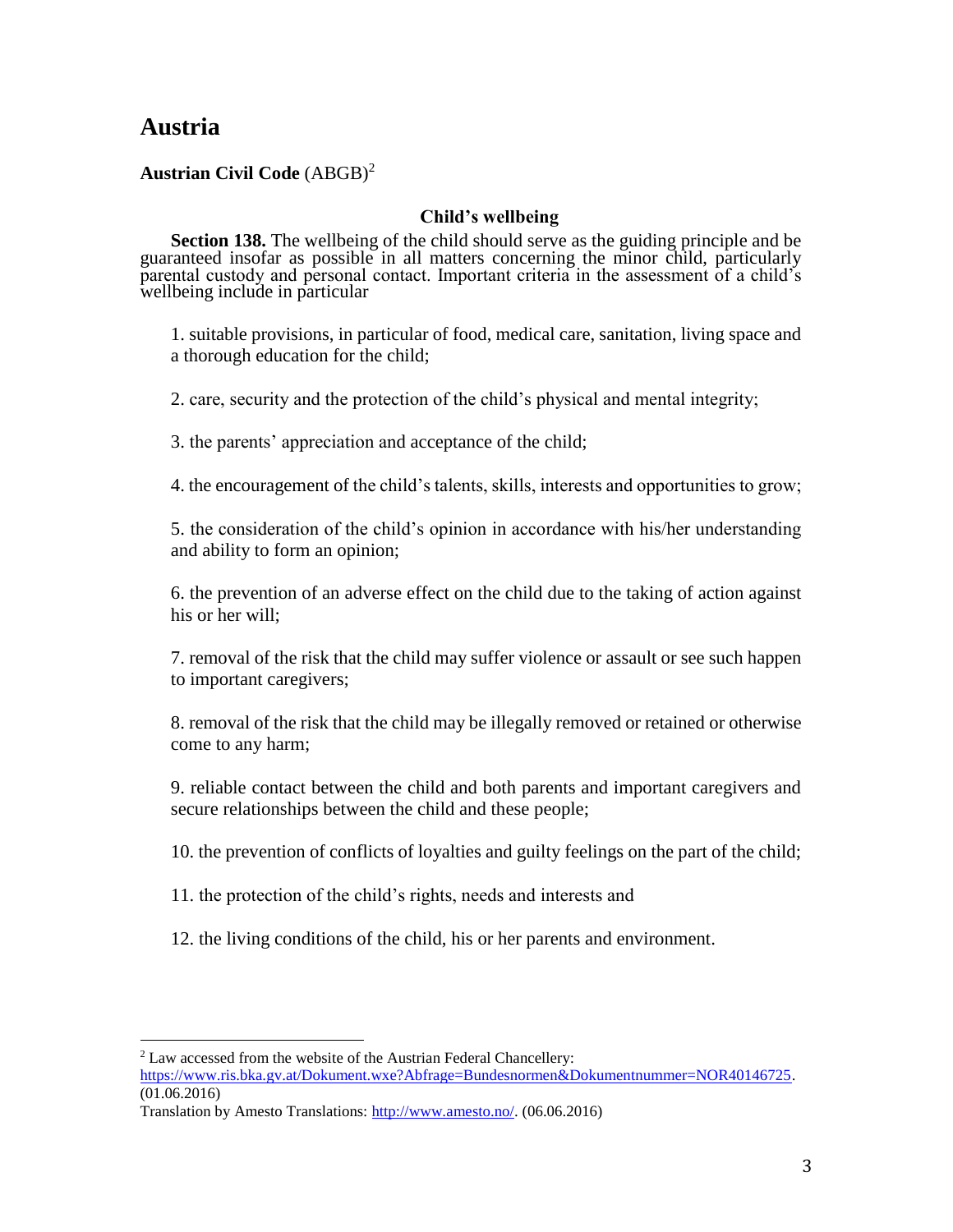# **Canada**

 $\overline{\phantom{a}}$ 

### **Child and Family Services Act, R.S.O. 1990, c. C.11<sup>3</sup>**

### **Best interests of child**

[\(3\)](http://www.ontario.ca/fr/lois/loi/90c11#s37s3) Where a person is directed in this Part to make an order or determination in the best interests of a child, the person shall take into consideration those of the following circumstances of the case that he or she considers relevant:

1. The child's physical, mental and emotional needs, and the appropriate care or treatment to meet those needs.

2. The child's physical, mental and emotional level of development.

3. The child's cultural background.

4. The religious faith, if any, in which the child is being raised.

5. The importance for the child's development of a positive relationship with a parent and a secure place as a member of a family.

6. The child's relationships and emotional ties to a parent, sibling, relative, other member of the child's extended family or member of the child's community.

7. The importance of continuity in the child's care and the possible effect on the child of disruption of that continuity.

8. The merits of a plan for the child's care proposed by a society, including a proposal that the child be placed for adoption or adopted, compared with the merits of the child remaining with or returning to a parent.

9. The child's views and wishes, if they can be reasonably ascertained.

10. The effects on the child of delay in the disposition of the case.

11. The risk that the child may suffer harm through being removed from, kept away from, returned to or allowed to remain in the care of a parent.

12. The degree of risk, if any, that justified the finding that the child is in need of protection.

<sup>&</sup>lt;sup>3</sup> Law accessed from the website of the Government of Ontario: [https://www.ontario.ca/laws/statute/90c11?\\_ga=1.16889017.1635595470.1466670145#BK2](https://www.ontario.ca/laws/statute/90c11?_ga=1.16889017.1635595470.1466670145#BK2) (23.06.2016).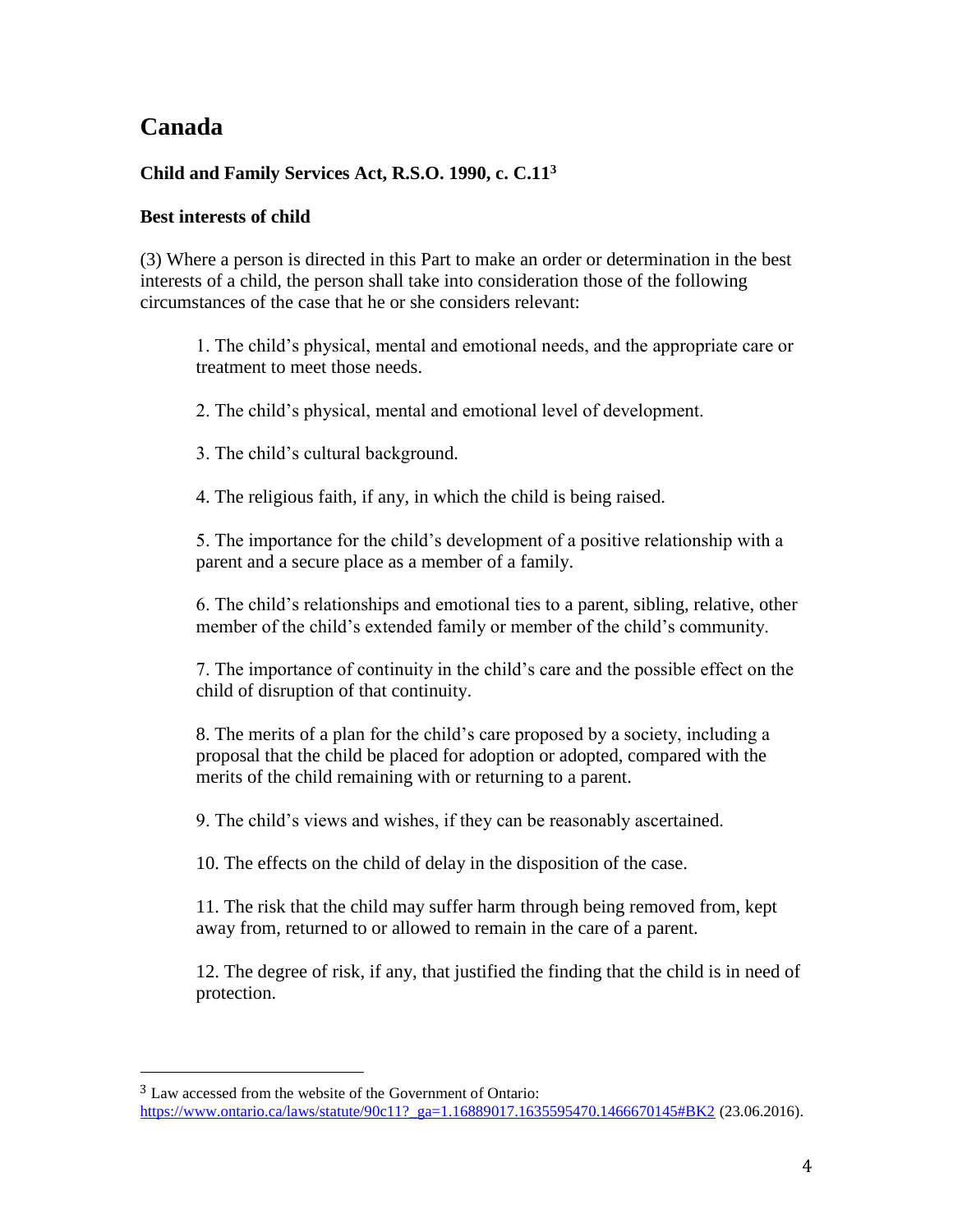13. Any other relevant circumstance. R.S.O. 1990, c. C.11, s. 37 (3); 2006, c. 5, s. 6 (3).

# **Denmark**

**Consolidation Act on Social Services<sup>4</sup>**

**Part 11** 

### **Special support for children and young persons**

### **Purpose**

 $\overline{\phantom{a}}$ 

46. The purpose of assisting children and young persons with special needs is to provide such children and young persons with the same opportunities for personal development, health and an independent adult life as other children and young persons. The support shall be provided to secure the best interests of the child or young person and shall be designed to

1) ensure continuity in childhood and youth and a safe environment of care offering close and stable relations to adults, for instance by supporting the child's or young person's family relations and other network;

2) secure the child's or young person's opportunities for personal development and acquisition of skills to build social relations and networks;

3) support the child's or young person's schooling and chances of completing an education;

4) promote the health and welfare of the child or young person; and

5) prepare the child or young person for an independent adult life.

(2) The support shall be provided at an early stage and on a continuous basis so that any problems encountered may as far as possible be remedied in the home or the immediate environment. On the basis of a case by case assessment the support must be adapted to the specific situation of the individual child or young person and his/her family.

<sup>4</sup> Translated law accessed from[: http://english.sim.dk/media/963363/consolidation-act-on-social](http://english.sim.dk/media/963363/consolidation-act-on-social-services.pdf)[services.pdf](http://english.sim.dk/media/963363/consolidation-act-on-social-services.pdf) (23.06.2016. Numbering changed to be in accordance to the original Danish law).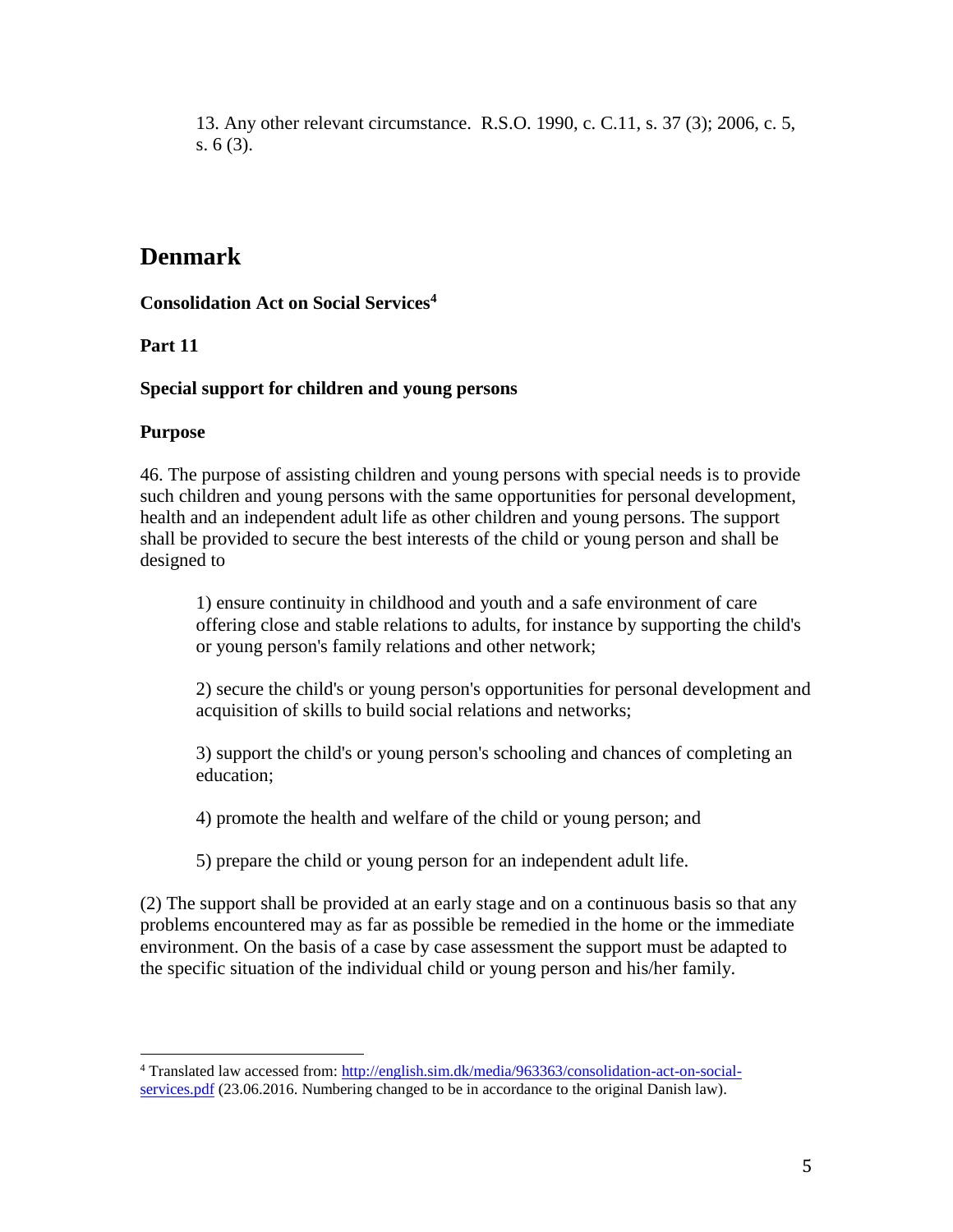(3) The support shall be based on the child's or young person's own resources, and the views of the child or young person shall always be taken into account, and proper importance shall be attributed to such views in accordance with the age and maturity of the child or young person in question. Where possible, the difficulties of the child or young person shall be resolved in consultation and cooperation with his/her family. Where this is not possible, the background, purpose and constituent features of the specific measure taken shall be explained to the custodial parent as well as to the child or young person.

## **England**

### **Children Act 1989<sup>5</sup>**

### **1 Welfare of the child**

(1) When a court determines any question with respect to—

(a) the upbringing of a child; or

(b) the administration of a child's property or the application of any income arising from it, the child's welfare shall be the court's paramount consideration.

(2) In any proceedings in which any question with respect to the upbringing of a child arises, the court shall have regard to the general principle that any delay in determining the question is likely to prejudice the welfare of the child.

(3) In the circumstances mentioned in subsection (4), a court shall have regard in particular to—

- (a) the ascertainable wishes and feelings of the child concerned (considered in the light of his age and understanding);
- (b) his physical, emotional and educational needs;
- (c) the likely effect on him of any change in his circumstances;

l  $<sup>5</sup>$  Law accessed from the website legislation.gov.uk managed by the National Archives on behalf of HM</sup> Government:<http://www.legislation.gov.uk/ukpga/1989/41/section/1/enacted> (23.06.2016).

The version is as it was originally enacted, there has later been changes to the legislation. The only textual change was in 4 (b): the court is considering whether to make, vary or discharge **a special guardianship order or** an order under Part IV. See annotations:<http://www.legislation.gov.uk/ukpga/1989/41/section/1> (23.06.2016).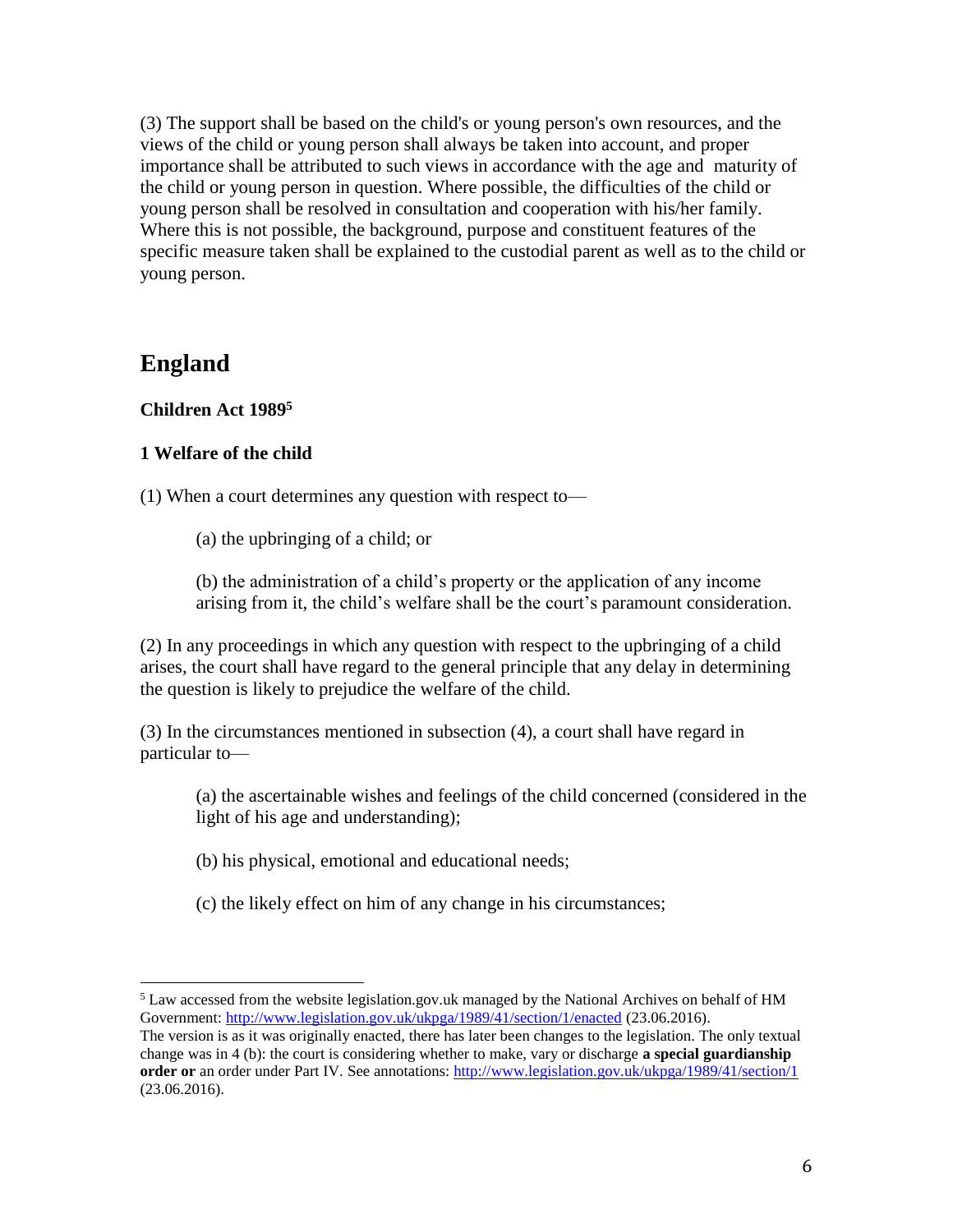(d) his age, sex, background and any characteristics of his which the court considers relevant;

(e) any harm which he has suffered or is at risk of suffering;

(f) how capable each of his parents, and any other person in relation to whom the court considers the question to be relevant, is of meeting his needs;

(g) the range of powers available to the court under this Act in the proceedings in question.

(4) The circumstances are that—

(a) the court is considering whether to make, vary or discharge a section 8 order, and the making, variation or discharge of the order is opposed by any party to the proceedings; or

(b) the court is considering whether to make, vary or discharge an order under Part IV.

(5) Where a court is considering whether or not to make one or more orders under this Act with respect to a child, it shall not make the order or any of the orders unless it considers that doing so would be better for the child than making no order at all.

# **Estonia**

l

**Child Protection Act<sup>6</sup>**

### **Chapter 5 Principles of Treatment of Children**

#### **§ 21. Setting best interests of child as primary consideration**

(1) Upon the adoption of or deciding not to adopt decisions affecting a child and choosing between different options upon planning a decision (hereinafter deciding together), the best interests of the child shall be ascertained and they shall be based on as the primary consideration upon the making of decisions.

(2) In order to ascertain the best interests of the child, it is necessary:

1) to ascertain all the relevant circumstances concerning the situation and person of the child and other information which is necessary to evaluate the effect of the decision on the child's rights and well-being;

2) to explain the content and reasons of the planned decision to the child, to hear the child in a manner taking account of his or her age and development and to

<sup>6</sup> Law accessed from Riigi Teataja, the translation is an unofficial text, as the legislation only has legal force in Estonian: **<https://www.riigiteataja.ee/en/eli/506052015001/consolide>** (23.06.2016).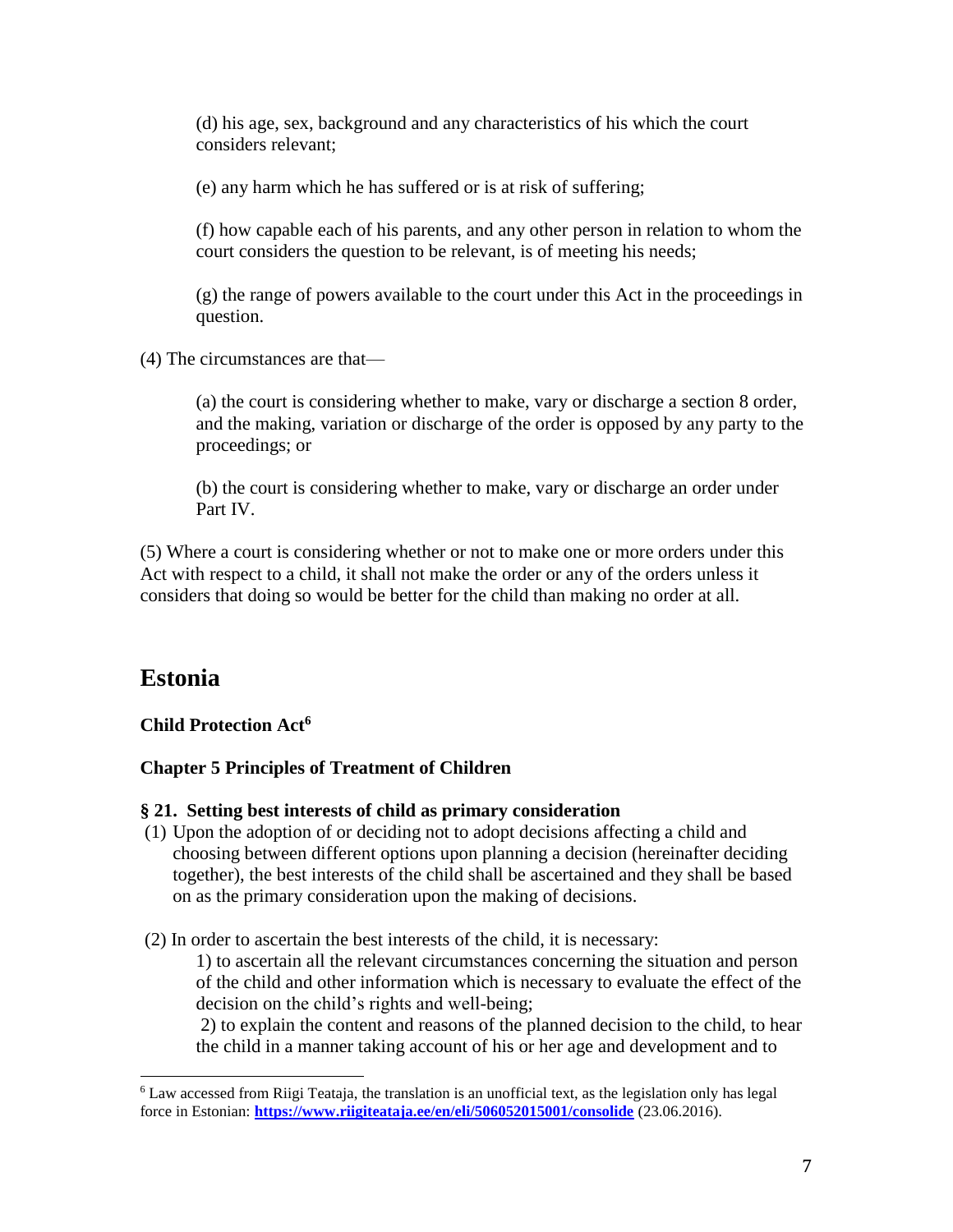account for his or her opinion based on the child's age and development as one of the circumstances upon ascertaining the best interests of the child; 3) assessing all the relevant circumstances in aggregate, to form a reasoned opinion concerning the best interests of the child with regard to the planned decision.

(2) If the best interests of a child differ from the child's opinion or if a decision which does not coincide with the child's opinion is made on other grounds, the reasons for not taking the child's opinion into account must be explained to the child.

# **Finland**

 $\overline{\phantom{a}}$ 

## **Child Welfare Act<sup>7</sup>**

## **Section 4 –** *Main principles of child welfare*

- (1) Child welfare must promote the favourable development and wellbeing of the child. Child welfare must provide support in child upbringing and care for parents, custodians and other persons responsible for child care and upbringing. Child welfare must be aimed at preventing child and family problems and intervening sufficiently early if problems are found. When assessing the need for child welfare and in the provision of child welfare, it is first and foremost the interests of the child that must be taken into account.
- (2) When assessing the interests of the child, consideration must be given to the extent to which the alternative measures and solutions safeguard the following for the child:
	- 1) balanced development and wellbeing, and close and continuing human relationships;
	- 2) the opportunity to be given understanding and affection, as well as supervision and care that accord with the child's age and level of development;
	- 3) an education consistent with the child's abilities and wishes;
	- 4) a safe environment in which to grow up, and physical and emotional freedom;
	- 5) a sense of responsibility in becoming independent and growing up;
	- 6) the opportunity to become involved in matters affecting the child and to influence them; and

<sup>7</sup> Law accessed from Finlex, an online database owned by Finland`s Ministry of Justice: [http://www.finlex.fi/en/laki/kaannokset/2007/en20070417?search%5Btype%5D=pika&search%5Bpika%5](http://www.finlex.fi/en/laki/kaannokset/2007/en20070417?search%5Btype%5D=pika&search%5Bpika%5D=Child) [D=Child](http://www.finlex.fi/en/laki/kaannokset/2007/en20070417?search%5Btype%5D=pika&search%5Bpika%5D=Child) (23.06.2016).

It is emphasised that the text is legally valid only in Finnish and Swedish.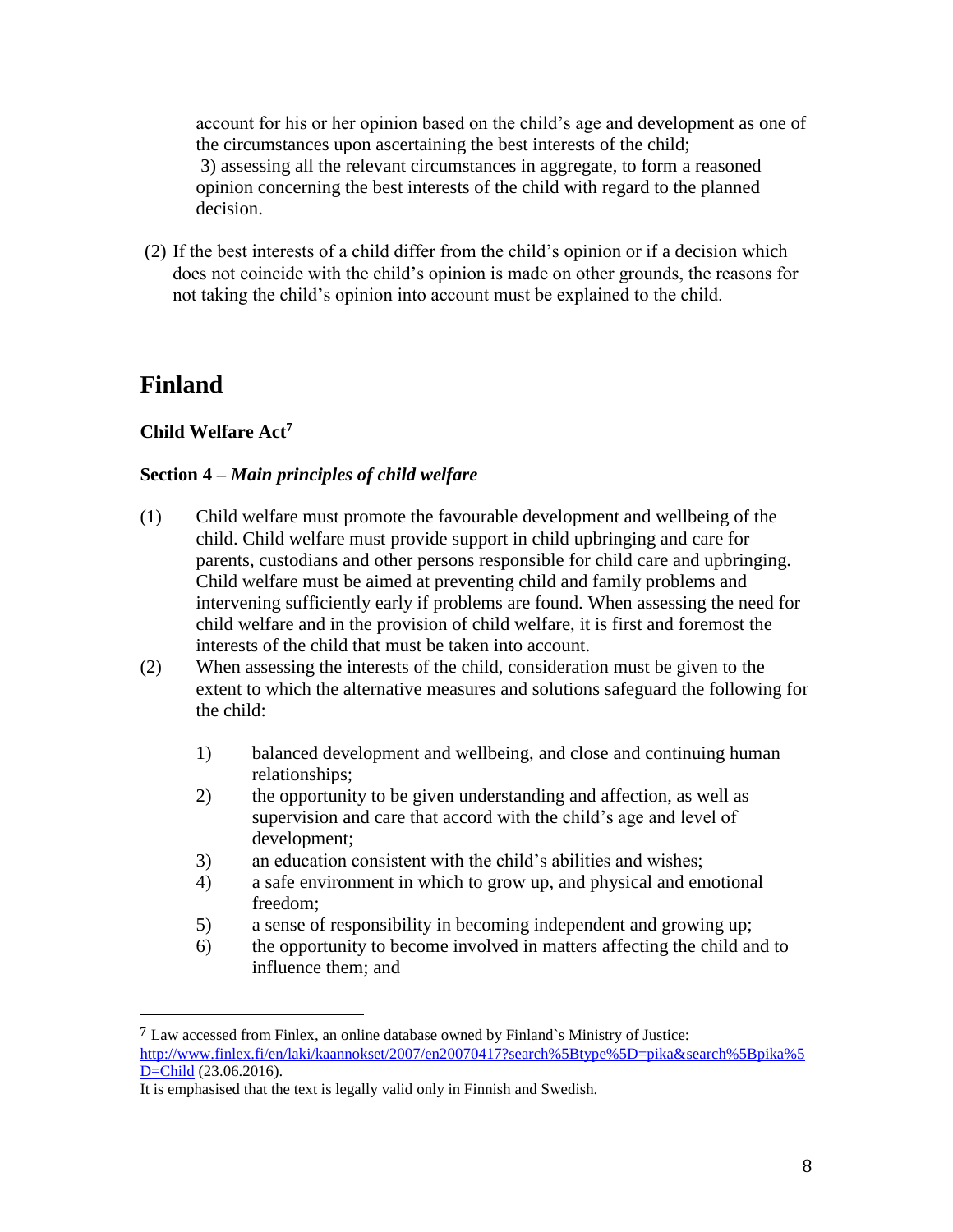- 7) the need to take account of the child's linguistic, cultural and religious background.
- (3) In child welfare, action must be taken with as much sensitivity as possible, and assistance in open care must be given precedence, unless the interests of the child demand otherwise. If substitute care is needed in view of the interests of the child, this must be arranged without delay. When providing substitute care, the aim of reuniting the family must be taken into account in a manner that accords with the child's interests.

## **Ireland**

**Child Care Act, 1991<sup>8</sup>**

## **PART V**

### **Welfare of child to be paramount.**

24.—In any proceedings before a court under this Act in relation to the care and protection of a child, the court, having regard to the rights and duties of parents, whether under the Constitution or otherwise, shall—

(a) regard the welfare of the child as the first and paramount consideration, and (b) in so far as is practicable, give due consideration, having regard to his age and understanding, to the wishes of the child.

## **Germany**

l

**German Civil Code (BGB)<sup>9</sup>**

**Parental Custody**

#### **Section 1697a Principle of best interests of child**

To the extent not provided otherwise, the court, in proceedings on the matters provided for in this title, makes the decision that, taking into account the actual circumstances and

<http://www.irishstatutebook.ie/eli/1991/act/17/enacted/en/html> (23.06.2016).

<sup>8</sup> Law accessed from the electronic Irish Statue Book (eISB):

<sup>9</sup> Law accessed from the website of the German Federal Ministry of Justice and Consumer Protection: [http://www.gesetze-im-internet.de/englisch\\_bgb/englisch\\_bgb.html#p5900](http://www.gesetze-im-internet.de/englisch_bgb/englisch_bgb.html#p5900) (30.05.2016).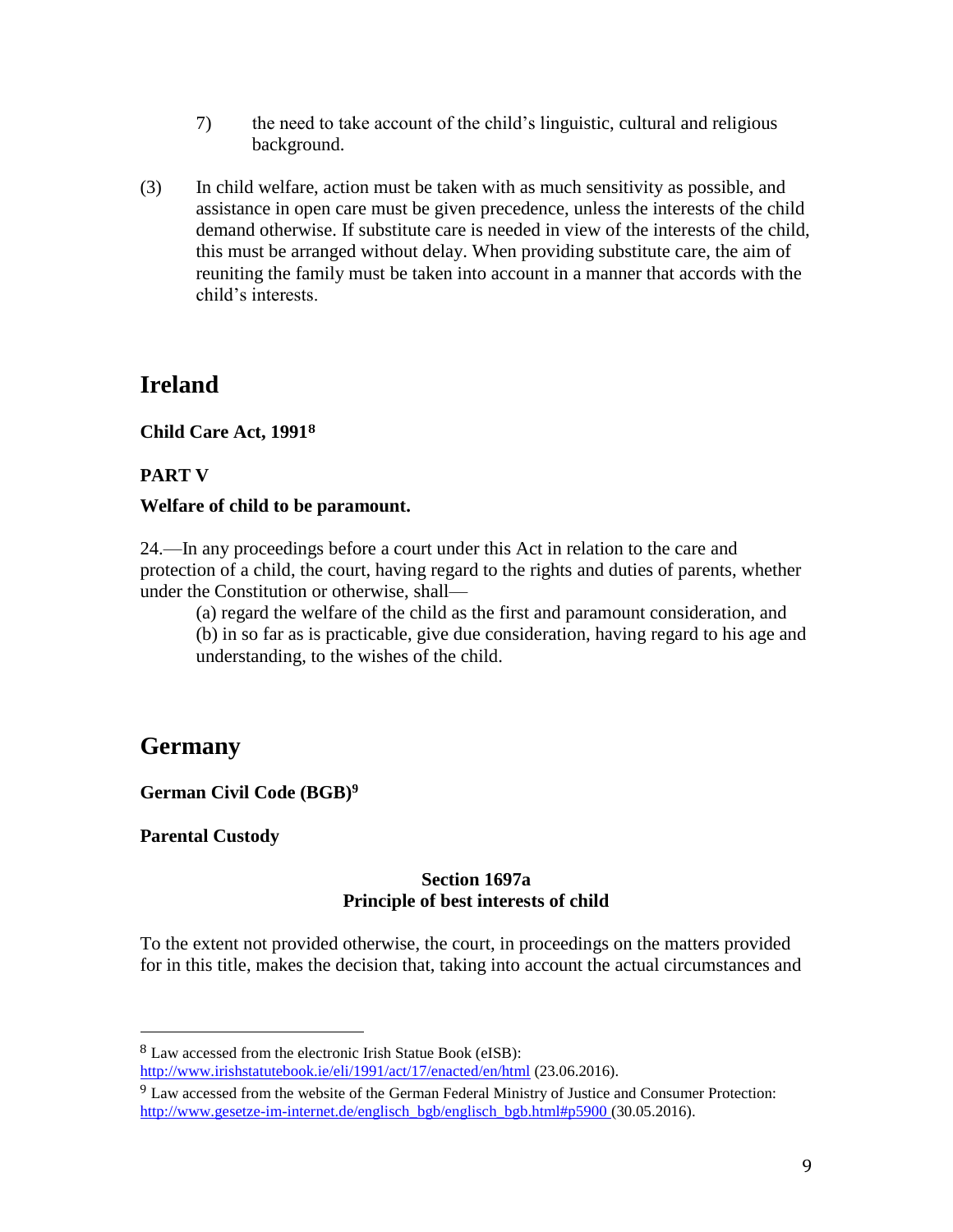possibilities and the justified interests of those involved, is most conducive to the best interests of the child.

### **Social Code (SGB) - Eighth Book (VIII) - Child and Youth Welfare - (Article 1 of the Code of 26 June 1990, BGBl. I p. 1163)<sup>10</sup> Section 1 Right to education, parental responsibility, youth welfare**

(1) All young people have the right to be supported in their development and the right to education to help them become responsible persons in society.

(2) The care and upbringing of children are the natural right of parents and their primary duty. The state monitors the exercise thereof.

(3) Youth care serves to implement the right pursuant to (1), in particular to

- 1. support young people in their individual and social development and help them to avoid or overcome disadvantages,
- 2. advise and support parents and other guardians in the upbringing of children,
- 3. protect children and youths from dangers for their wellbeing,
- 4. help to preserve or create positive living conditions for young people and their families and a child and family-friendly environment.

## **Norway**

 $\overline{\phantom{a}}$ 

### **The Child Welfare Act<sup>11</sup> Act of 17 July 1992 No.100 relating to Child Welfare Services**

## **Section 4-1. Consideration of the child's best interests.**

When applying the provisions of this chapter, decisive importance shall be attached to finding measures which are in the child's best interests. This includes attaching importance to giving the child stable and good contact with adults and continuity in the care provided.

The child shall be given the opportunity to participate and steps shall be taken to facilitate interviews with the child. Children who have been taken into care by the child welfare service may be given the opportunity to be accompanied by a person whom the child particularly trusts. The Ministry may make further regulations regarding participation and regarding the duties and function of persons of trust.

<sup>&</sup>lt;sup>10</sup> Translation by Amesto Translations: [http://www.amesto.no/.](http://www.amesto.no/) (06.06.2016).

<sup>&</sup>lt;sup>11</sup> Law accessed from the website of Norwegian Government:

<https://www.regjeringen.no/en/dokumenter/the-child-welfare-act/id448398/> (23.06.2016).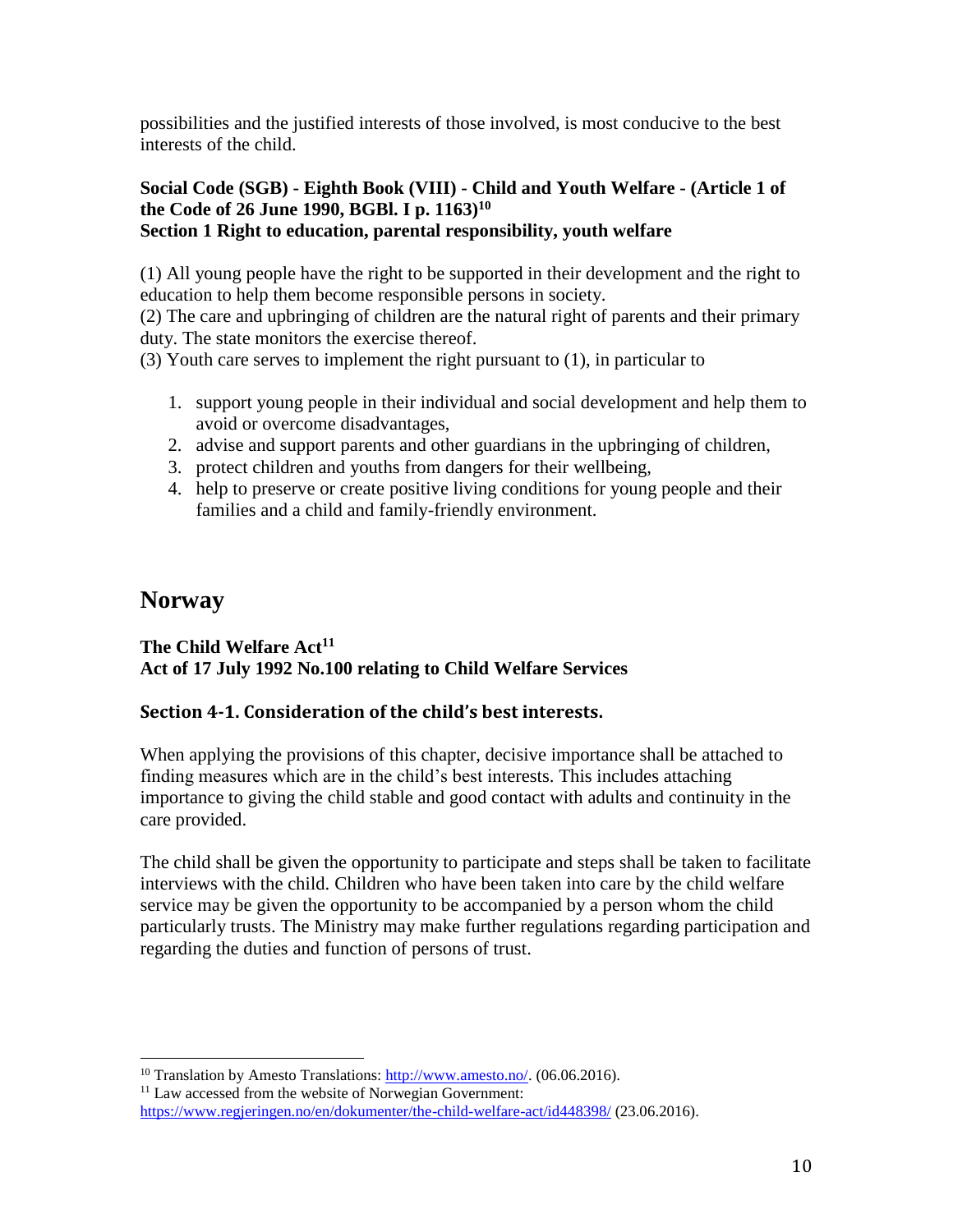# **Spain**

 $\overline{\phantom{a}}$ 

**Organic Law 1/1996, of 15 January, on protection of minors, modification to the Civil Code and the Civil Procedure Act.<sup>12</sup>**

### **CHAPTER ONE**

#### **Scope and best interest of the minor**

#### *Article 2 Best interests of the child*

**1.** All minors have a right to their best interest being assessed and considered key in all actions and decisions concerning them, in both the public and private sphere. Pursuant to this law and other rules that affect it, as well as in measures concerning minors adopted by public or private institutions, courts or primary legislative bodies, the best interest of the child shall prevail over any legitimate interest that may apply.

Limitations on the capacity to act of minors shall be interpreted restrictively and, in any event, always in the best interest of the minor.

**2.** For the purposes of the interpretation and application in each case of the best interests of the child, the following general criteria shall be taken into account, without prejudice to those established in specific applicable legislation, as well as any others that may be deemed appropriate in accordance with the specific circumstances of the case:

**a)** Protection of the right to life, survival and development of the child and their basic needs, material, physical and educational as well as emotional and affective.

**b)** Consideration of the desires, feelings and opinions of the child, as well as their right to progressively participate, according to their age, development and personal development, in the process of determining their best interests.

**c)** The fitness of their life and development taking place in a family environment. Priority will be given to keeping them in the original family, and their family relationships shall be maintained, whenever possible and in the best interests of the child. If a protection measure is agreed, fostering will be prioritised over residential care. When the minor has been separated from his family nucleus, the possibility and appropriateness of their return shall be assessed, taking into account changes to their family since the adoption of the protective measure, and the needs and interest of the minor always prevailing over those of the family.

<sup>12</sup> Law accessed from: [http://noticias.juridicas.com/base\\_datos/Privado/lo1-1996.html](https://kalender.uib.no/owa/redir.aspx?C=tgggBgVh3M68YpnwoUhMc1iH4T9Gy75-yKJYUue9HKyohmsWo4jTCA..&URL=http%3a%2f%2fnoticias.juridicas.com%2fbase_datos%2fPrivado%2flo1-1996.html) (30.05.2016). Translation by Amesto Translations: [http://www.amesto.no/.](http://www.amesto.no/) (06.06.2016).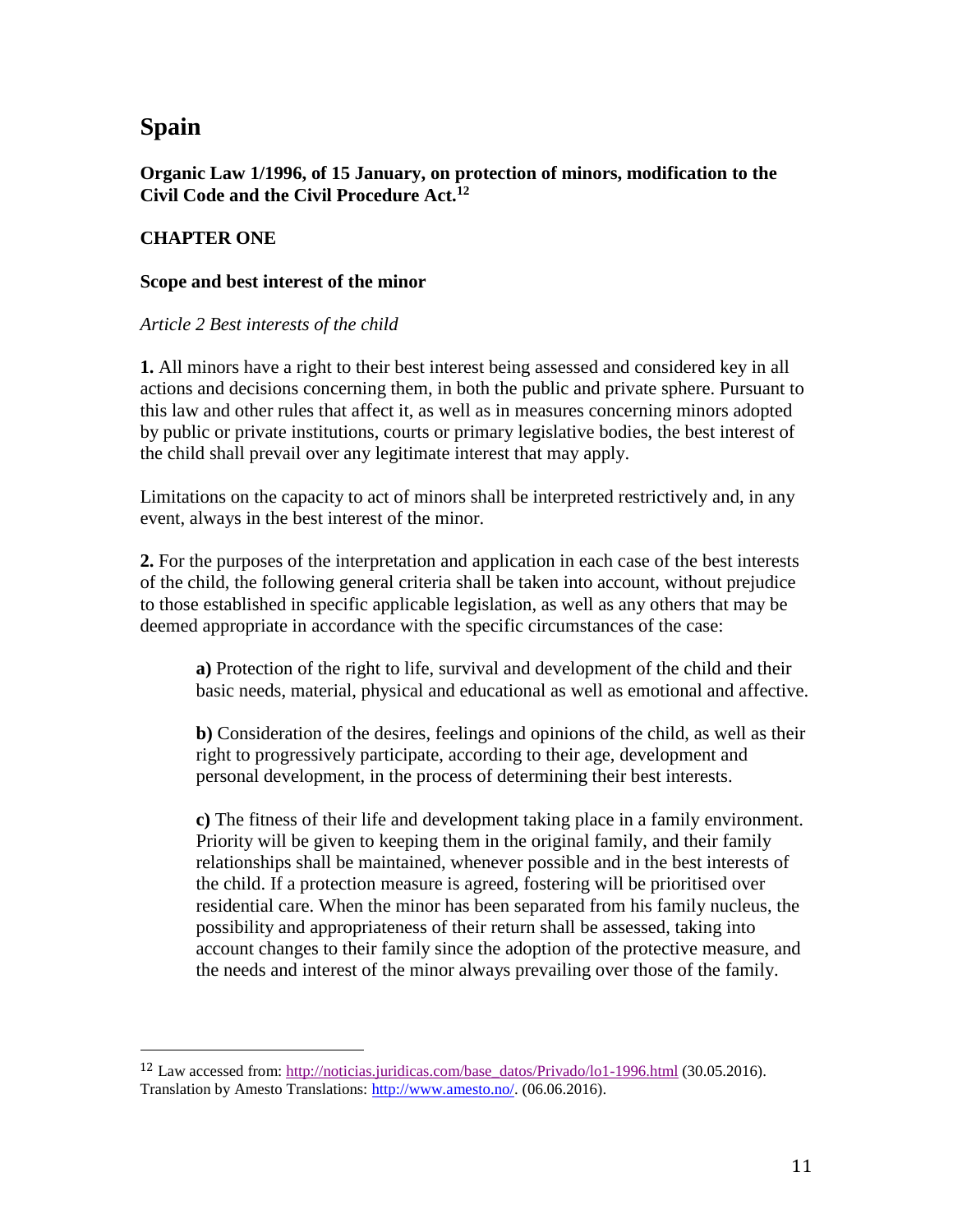**d)** Preservation of the identity, culture, religion, convictions, sexual orientation and identity of the minor, as well as non-discrimination against same for these reasons or any other conditions, including disability, guaranteeing the harmonious development of their personality.

**3.** These criteria shall be weighted taking into account the following general elements:

**a)** The age and maturity of the minor.

**b)** The need to guarantee their equality and no-discrimination for reasons of their particular vulnerability, whether due to the lack of a family environment, suffering, maltreatment, their disability, their status as refugee, seeker of asylum or subsidiary protection, their membership of an ethnic minority, or any other relevant characteristic or circumstance.

**c)** The irreversible effect of the passage of time on their development.

**d)** The need for stability of the solutions adopted to promote the effective integration and development of the minor into society, as well as to minimise the risks that any change in material or emotional situation may cause to their personality and future development.

**e)** Preparation for transition to adulthood and independence, in accordance with their personal capacities and circumstances.

**f)** Those other weighting elements that, in the specific case, are considered relevant and respect the rights of minors.

The above elements must be assessed jointly in accordance with the principles of necessity and proportionality, such that the measure adopted in the best interests of the minor does not restrict or limits than those that it covers.

**4.** In the event of any other legitimate interest applying alongside the best interest of the child, priority must be given to measures that, responding to this interest, also respect the other legitimate interests present.

If not all the legitimate interests applicable cannot be respected, priority must be given to the best interests of the minor over any other legitimate interest that may apply.

Decisions and measures adopted in the best interests of the child must in all circumstances assess the fundamental rights of other persons that may be affected.

**5.** Any measure in the best interest of the minor must be adopted while respecting the due procedural guarantees, and in particular: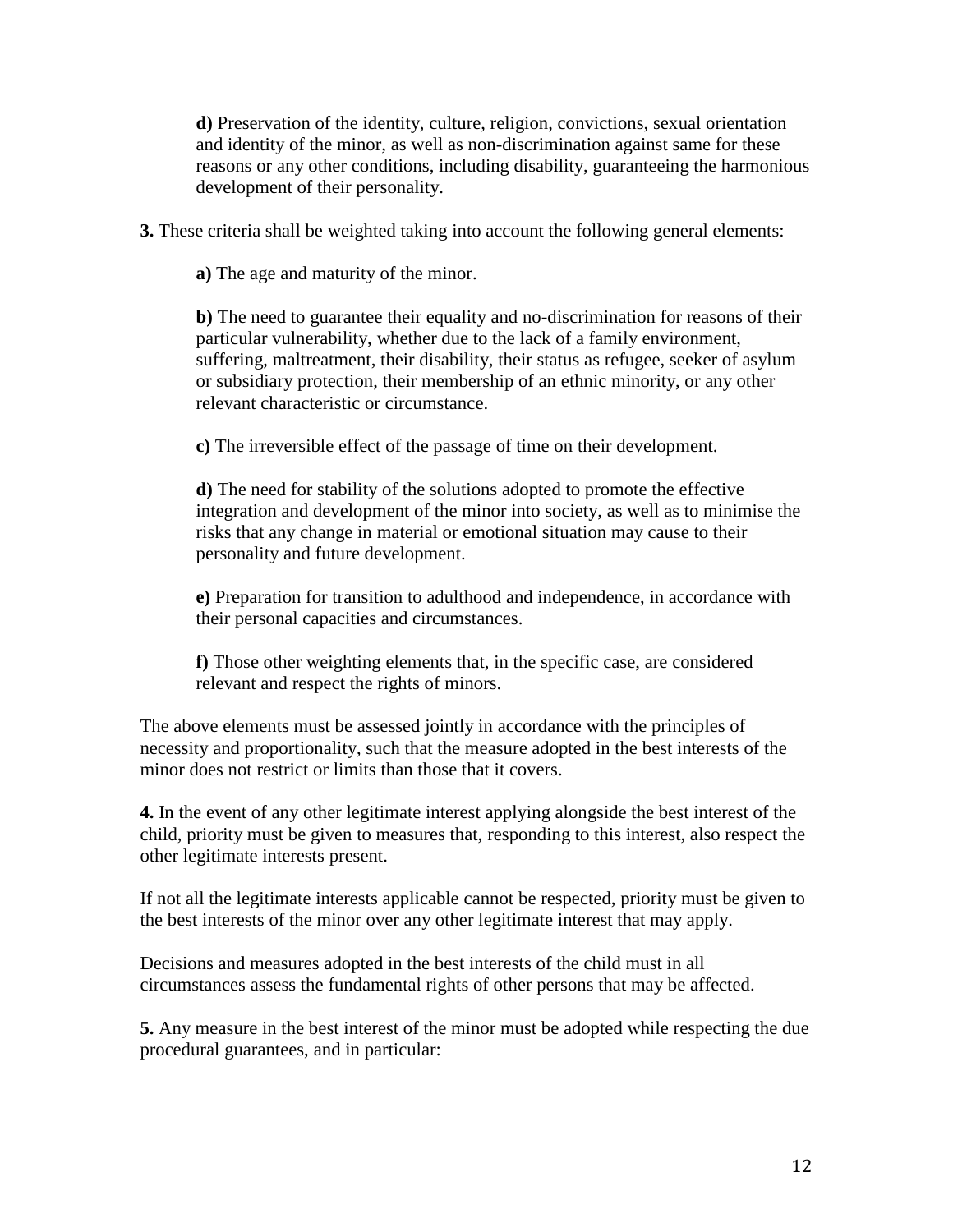**a)** The rights of the minor to be informed, heard and participate in the process in accordance with current regulations.

**b)** Intervention in the procedure of qualified professionals or experts. If necessary, these professionals must have sufficient training to determine the specific needs of disabled children. In particularly relevant decisions that affect the minor, the collegiate report by a technical and multi-disciplinary group specialising in the appropriate areas will be supplied.

**c)** The participation of progenitors, tutors or legal representatives of the minor or a court-ordered defender if there is any conflict or discrepancy between them and the Public Prosecutor in the process of defending their interests.

**d)** The adoption of a decision that includes in its reasoning the criteria used, the elements applied when weighting the criteria between them and other present and future interests, and the procedural guarantees respected.

**e)** The existence of resources that make it possible to review the decision adopted that has not considered the best interests of the child as a priority, or where the very development of the minor or significant changes to the circumstances behind said decision require its revision. Minors shall enjoy the right to free legal assistance in the cases legally provided for.

*[A](http://noticias.juridicas.com/base_datos/Privado/557001-lo-8-2015-de-22-jul-modificacion-del-sistema-de-proteccion-a-la-infancia.html#I15)rticle 2 drafted by section two of article one of the L.O. 8/2015, of 22 July on changes to the child and adolescent protection system ("B.O.E." 23 July).Validity: 12 August 2015* 

## **Sweden**

 $\overline{\phantom{a}}$ 

### **Swedish Social Services Act (2001:453)<sup>13</sup>**

2 In the event of measures affecting children, particular attention should be given to the best interests of the child.

Decisions or other measures relating to the care or treatment of children should be based on what is best for the child.

All individuals under the age of 18 are regarded as children. Act (2012:776).

## **Swedish Children and Parents Code (1949: 381)<sup>14</sup>**

<sup>&</sup>lt;sup>13</sup> Law accessed from the website of the Sveriges Riksdag: [http://www.riksdagen.se/sv/dokument](http://www.riksdagen.se/sv/dokument-lagar/dokument/svensk-forfattningssamling/socialtjanstlag-2001453_sfs-2001-453)[lagar/dokument/svensk-forfattningssamling/socialtjanstlag-2001453\\_sfs-2001-453](http://www.riksdagen.se/sv/dokument-lagar/dokument/svensk-forfattningssamling/socialtjanstlag-2001453_sfs-2001-453) (23.06.2016). Translation by Amesto Translations: [http://www.amesto.no/.](http://www.amesto.no/) (04.07.2016).

<sup>&</sup>lt;sup>14</sup> Law accessed from the website of the Sveriges Riksdag: [http://www.riksdagen.se/sv/dokument](http://www.riksdagen.se/sv/dokument-lagar/dokument/svensk-forfattningssamling/foraldrabalk-1949381_sfs-1949-381)[lagar/dokument/svensk-forfattningssamling/foraldrabalk-1949381\\_sfs-1949-381](http://www.riksdagen.se/sv/dokument-lagar/dokument/svensk-forfattningssamling/foraldrabalk-1949381_sfs-1949-381) (23.06.2016). Translation by Amesto Translations: [http://www.amesto.no/.](http://www.amesto.no/) (04.07.2016).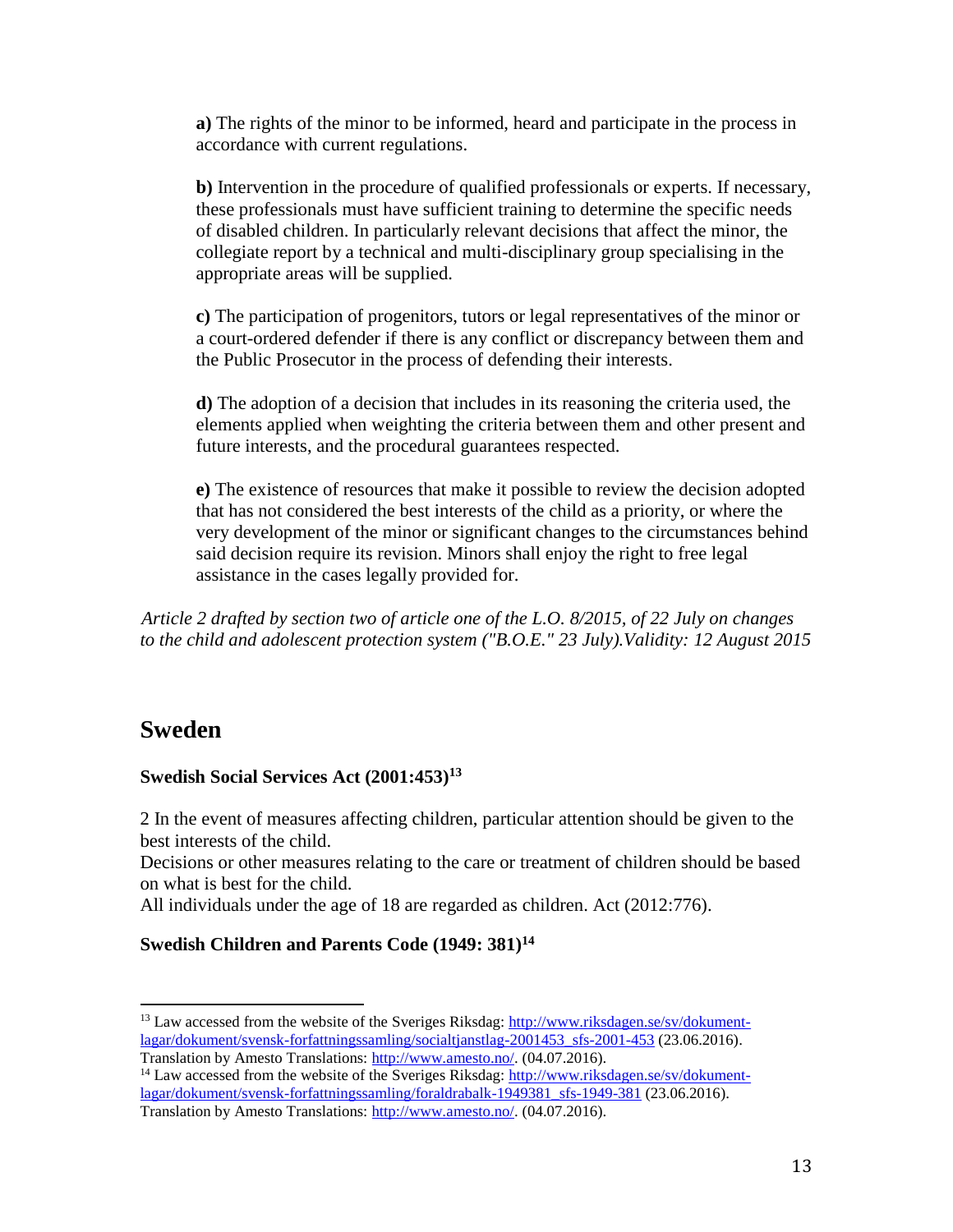### **Ch. 6 Custody and contact**

2 a All decisions on custody and contact should be based on the best interests of the child. In the assessment of what is best for the child, particular focus must be placed on - the risk of the child or other family member being subjected to abuse or the child being illegally removed or retained or otherwise treated badly, and - the child's need for close and good contact with both parents.

Consideration must be taken to the child's preference, taking into account the child's age and maturity. Act (2006:458).

## **Switzerland**

**Support and Welfare Act for Children and Youths<sup>15</sup> (Children and Young Persons Act, KJG)**

### **The Grand Council of the Canton of the City of Basel,**

II. Principles

Section 3. Child's wellbeing

1. The wellbeing of children and youths should be considered a matter of priority in all government action concerning such persons.

# **United States (Massachusetts)**

**Massachusetts, General law**

## **Chapter 119 Protection and care of children, and proceedings against them<sup>16</sup>**

**Section 1.** It is hereby declared to be the policy of this commonwealth to direct its efforts, first, to the strengthening and encouragement of family life for the care and protection of children; to assist and encourage the use by any family of all available resources to this

 $\overline{\phantom{a}}$ <sup>15</sup> Law accessed from the website of Kanton Basel-Stadt: <http://www.gesetzessammlung.bs.ch/frontend/versions/3254> (14.05.2016).

Translation by Amesto Translations: [http://www.amesto.no/.](http://www.amesto.no/) (06.06.2016).

<sup>&</sup>lt;sup>16</sup> Law accessed from the website of the 189<sup>th</sup> General Court of the Commonwealth of Massachusetts: <https://malegislature.gov/Laws/GeneralLaws/PartI/TitleXVII/Chapter119/Section1> (14.06.2016). See also information from the U.S. Department of Health and Human Services, Children's Bureau, in "Determining the best interests of the child "by the Child Welfare Information Gateway (2013):

<https://www.childwelfare.gov/topics/systemwide/laws-policies/statutes/best-interest/> (14.06.2016).